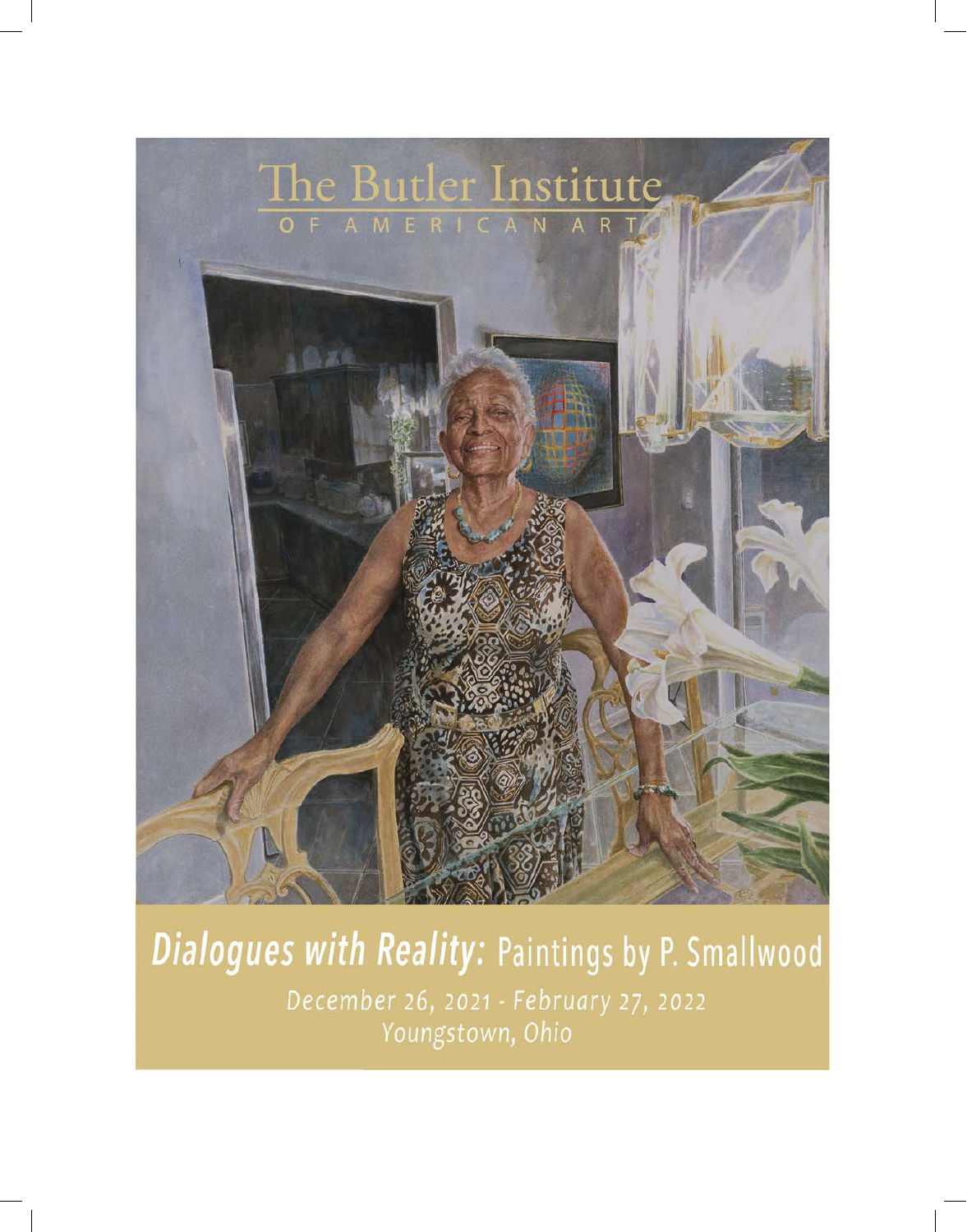### **Acknowledgments**

My mother, Helen Tandy

My wife, Teresa Oakley Smallwood, Loaned work from private collection

Louis A. Zona, Executive Director, Chief Curator, The Butler Museum

Georg Bolge, former CEO, Museum of Art – DeLand Florida

John Surovek, John Surovek Gallery, Palm Beach, FL

Ryan Lantz, Graphic and Interactive Media Design Art Director, The Butler Institute of American Art

Susan Carfano, Executive Administrative Assistant, Director's Office, The Butler Institute of American Art

Host of supporting staff from the The Butler Institute of American Art

Glen Piper, Piper's Printing Company

Mark Cohen, Wetstone Graphics

Joel Samberg, Writer/Editor

Chandra Gore, Publicist

Mr. and Mrs. Allan Kiser, Loaned work from private collection

Mr. and Mrs. Franklin Redd, Loaned work from private collection

David Smallwood, Loaned work from private collection

Mr. and Mrs. Basil Browne, Loaned work from private collection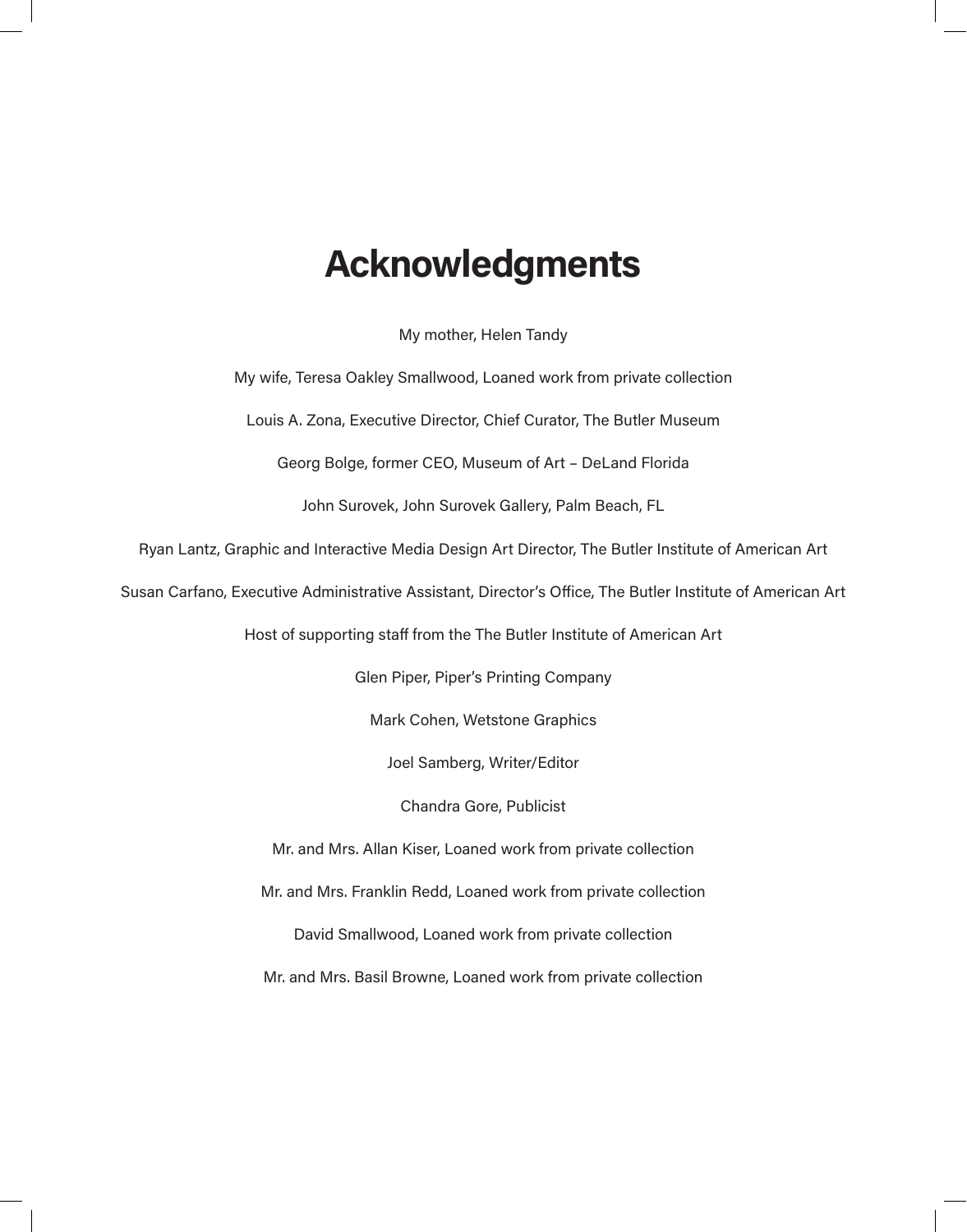## **Influence**



*Aretha*, charcoal on paper

### **"The Influence of Frederick Smallwood, Jr."**

"My brother was a frontiersman. Oh, I don't mean he rode into the sunset on a horse and buggy wearing cowboy boots. I mean he pursued new frontiers in the discovery and appreciation of life, and all of its possibilities."

Those words from Philip Smallwood only begin to describe why his late brother Freddie had such a huge influence on his own life and, in turn, his art. Whether he knew it or not, Freddie -a decade older than his brother gave Philip his artistic sensibility. How do we know? Because Philip's art

explores the same kind of light, hope, and passion that filled Freddie's world. After finding a way out of his own inner darkness of addiction, Freddie co-founded one of the most innovative drug rehabilitation centers in the northeast. He was also an avid student of Eastern religion, philosophy, martial arts, universal truths ... He soaked up the world in his own way before being taken away by a tragic accident at the age of fifty-one.

"I didn't know him long, but I knew him intimately," Philip says. "He was my muse. He'll never ride into the sunset, because he's permanently on my palette" *P. Smallwood*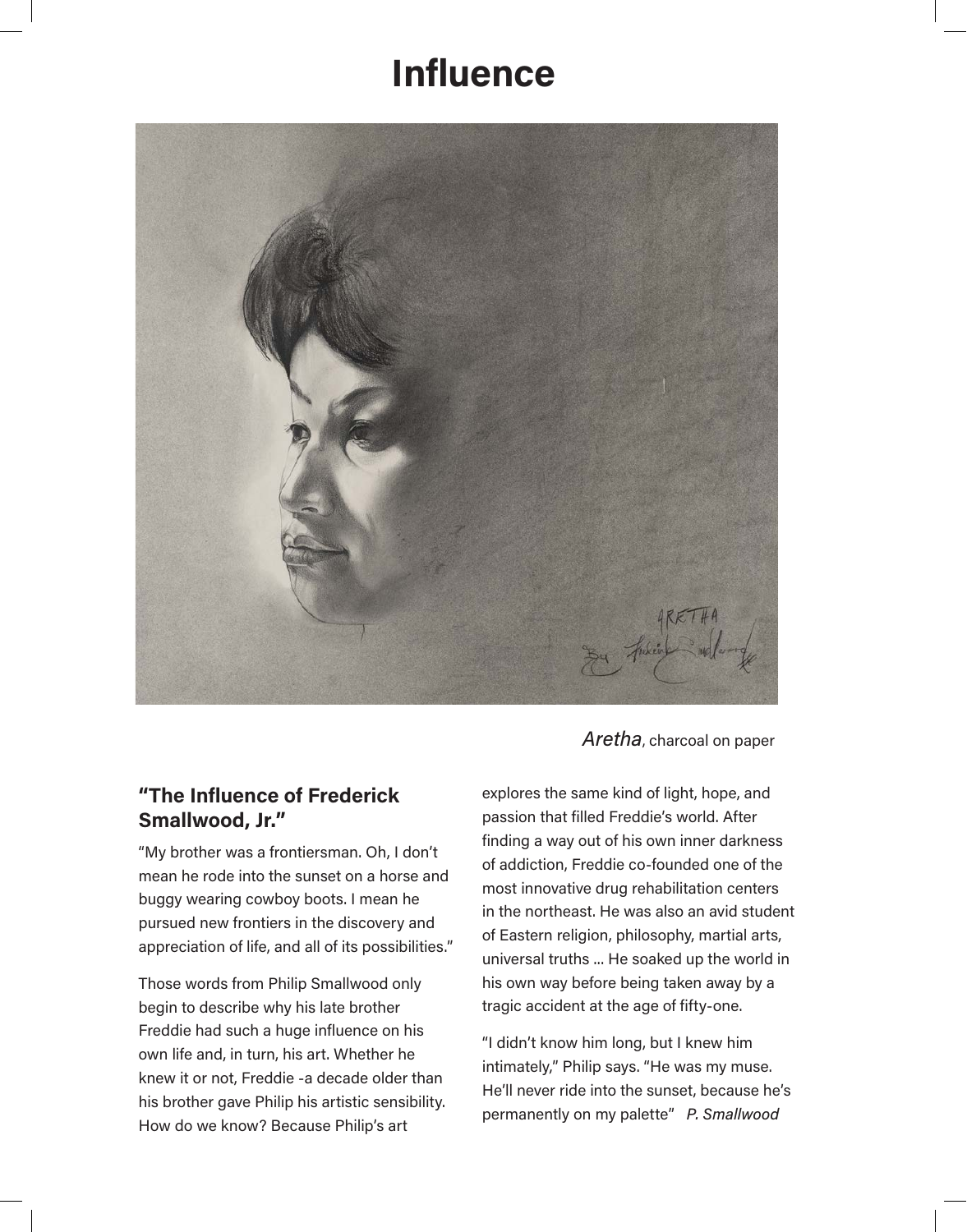

*State of Affairs*, 2021, watercolor on paper, 21" X 14"

### **"State of Affairs"**

For people of color, the professional art world remains a delicate balance in which recognition and success depend on forces outside its own community in order to maintain fragile footing.

Philip Smallwood is an artist of great hope for the human condition and untiring advocacy for cultural expression, but he is also well aware that the art world, unlike the natural world, is not comprised of all the colors of the rainbow.

Currently only about 2% of the permanent collections in major U.S. art museums are works by African-American artists, and African-American art administration and representation barely show up on the professional radar.

"If given a chance, art can break down many barriers, but current situations suggest little movement of the major obstacles," Philip says.

*Joel Samberg, Writer/Editor*